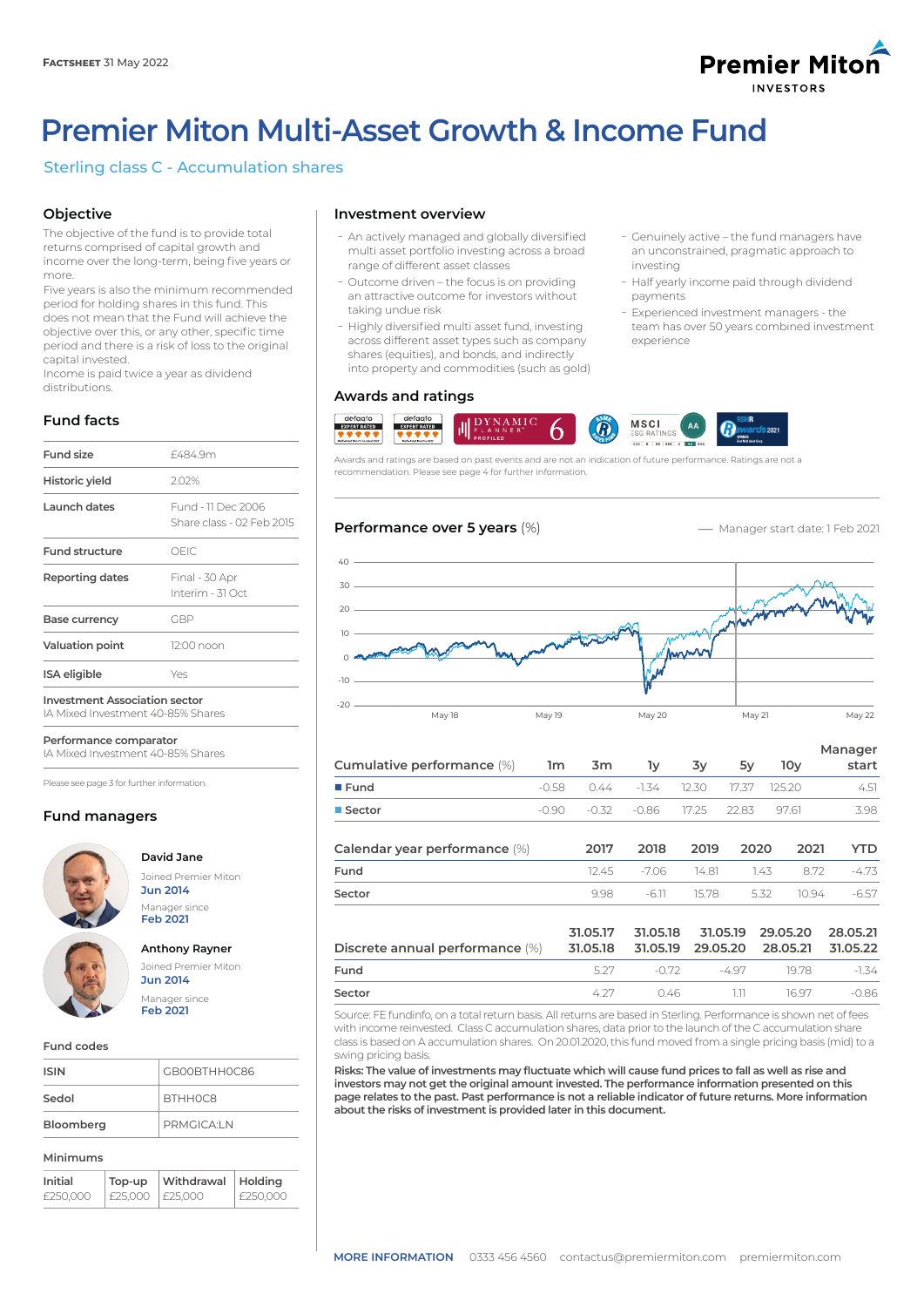# **Portfolio breakdown**

# **Asset allocation** (%)



| 71.5 |
|------|
| 20.2 |
| 19.0 |
| 11.7 |
| 11.7 |
| 5.7  |
| 3.2  |
| 14.4 |
| 8.3  |
| 3.1  |
| 3.0  |
| 7.0  |
| 5.1  |
| 1.9  |
| 4.3  |
| 4.3  |
| 0.1  |
| O.1  |
| 2.7  |
|      |

# **Top 10 holdings** (%)



■ Top 10 holdings **21.9% n** Rest of portfolio **78.1%** 

| Invesco Physical Gold ETC USD ETF           | 5.1 |
|---------------------------------------------|-----|
| UK Treasury 0.50% 22/07/2022                | 3.1 |
| US Treasury 2.375% 15/05/2051               | 2.0 |
| US Treasury 1.375% 15/08/2050               | 7.0 |
| WisdomTree Agriculture ETF                  | 1.9 |
| ACS Actividades de Construccion y Servicios | 1.6 |
| <b>BP</b>                                   | 1.6 |
| US Treasury 4.5% 15/05/2038                 | 1.6 |
| TotalEnergies                               | 1.6 |
| Astra7eneca                                 | 15  |

# **Charges**

| Ongoing charges figure (OCF)<br>as at 30.04.2021                                                                                                                                                                                                                                                                                                                                | 0.94% |
|---------------------------------------------------------------------------------------------------------------------------------------------------------------------------------------------------------------------------------------------------------------------------------------------------------------------------------------------------------------------------------|-------|
| The OCF is based on the last year's expenses<br>and may vary from year to year. It excludes<br>the costs of buying or selling assets for<br>the fund (unless these assets are shares of<br>another fund). The OCF includes the annual<br>management charge. Transaction charges<br>will also apply. Please refer to the total costs &<br>charges document for more information. |       |
| Initial charge                                                                                                                                                                                                                                                                                                                                                                  |       |

**Charges are taken from capital**

As the objective of the fund is to treat the generation of income as either an equal or higher priority than capital growth, the fund's charges will be taken from capital instead of income. This may result in higher levels of income payments but could result in capital erosion or constrain capital growth.

# **Income**

| Historic yield                                                                                                                             | 202% |
|--------------------------------------------------------------------------------------------------------------------------------------------|------|
| The historic yield reflects the distributions<br>declared over the past twelve months as a<br>percentage of the share prices of the funds. |      |
| The yield is not guaranteed and will<br>fluctuate.                                                                                         |      |

| Payment frequency        | Biannually     |
|--------------------------|----------------|
| Payment dates            | 31 Aug, 31 Dec |
| <b>Ex dividend dates</b> | 1 May, 1 Nov   |

## **Income distribution** (pence per share)

Total income distributions in each of the fund's last 5 financial years.



**The dividend amount that is paid each year can go down and up and is not guaranteed**

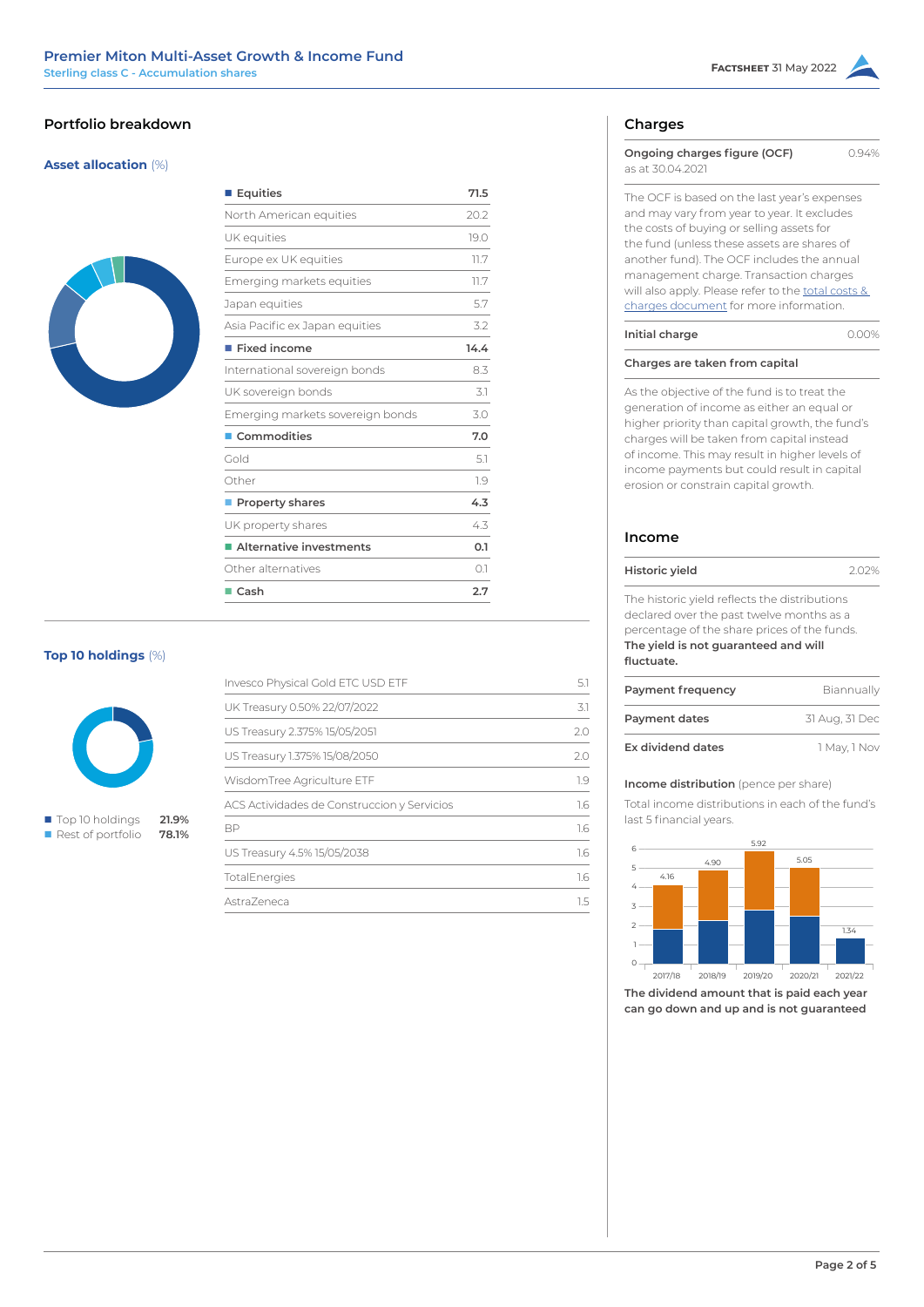| Performance<br>comparator | The Fund is classified in the IA Mixed<br>Investment 40% to 85% shares sector, which<br>we believe is a meaningful comparator to                                                                                                                                                                                                                                                                                                                                                                                                                                                                                                                                                                                                                                                                                                                                                                                                                                                                                                                                                                                                                                                                                                                                                                                                                                                                                                                                                                                                                                                                                                                                          | help investors assess the performance of the<br>fund.                                                                                                                                                                                                                                                                                                                                                                                                                                                                                                                                                                                                                                                                                                                                                                                                                                                                                                                                                                                                                                                                                                                                                                                                                                                                                                                                                                                                                                                                                                                                                                                                                 |                                                                                                                                                                                                                                                                                                                                                                                                                                                                                                                                                                                                                                                                                                                                                                                                                                                                                                                                                                                                                                                                                                                                                                                                                                                                                                                                                                                                       |
|---------------------------|---------------------------------------------------------------------------------------------------------------------------------------------------------------------------------------------------------------------------------------------------------------------------------------------------------------------------------------------------------------------------------------------------------------------------------------------------------------------------------------------------------------------------------------------------------------------------------------------------------------------------------------------------------------------------------------------------------------------------------------------------------------------------------------------------------------------------------------------------------------------------------------------------------------------------------------------------------------------------------------------------------------------------------------------------------------------------------------------------------------------------------------------------------------------------------------------------------------------------------------------------------------------------------------------------------------------------------------------------------------------------------------------------------------------------------------------------------------------------------------------------------------------------------------------------------------------------------------------------------------------------------------------------------------------------|-----------------------------------------------------------------------------------------------------------------------------------------------------------------------------------------------------------------------------------------------------------------------------------------------------------------------------------------------------------------------------------------------------------------------------------------------------------------------------------------------------------------------------------------------------------------------------------------------------------------------------------------------------------------------------------------------------------------------------------------------------------------------------------------------------------------------------------------------------------------------------------------------------------------------------------------------------------------------------------------------------------------------------------------------------------------------------------------------------------------------------------------------------------------------------------------------------------------------------------------------------------------------------------------------------------------------------------------------------------------------------------------------------------------------------------------------------------------------------------------------------------------------------------------------------------------------------------------------------------------------------------------------------------------------|-------------------------------------------------------------------------------------------------------------------------------------------------------------------------------------------------------------------------------------------------------------------------------------------------------------------------------------------------------------------------------------------------------------------------------------------------------------------------------------------------------------------------------------------------------------------------------------------------------------------------------------------------------------------------------------------------------------------------------------------------------------------------------------------------------------------------------------------------------------------------------------------------------------------------------------------------------------------------------------------------------------------------------------------------------------------------------------------------------------------------------------------------------------------------------------------------------------------------------------------------------------------------------------------------------------------------------------------------------------------------------------------------------|
| <b>General risks</b>      | Reference to any stock or fund is not a<br>recommendation for investment purposes.<br>All types of investment carry a degree of risk.<br>It is possible you could lose some, or all, of<br>the money you invest. The level of risk varies<br>depending on the type of investment.<br>Typically, you are less likely to lose money<br>over the long term from an investment that<br>is considered low risk, although potential<br>returns may also be lower. Investments<br>considered higher risk typically offer greater<br>opportunities for better long-term returns,                                                                                                                                                                                                                                                                                                                                                                                                                                                                                                                                                                                                                                                                                                                                                                                                                                                                                                                                                                                                                                                                                                  | though the risk of losing money is also likely<br>to be higher.<br>When you invest, it is important that you<br>understand the risk to your money and are<br>comfortable with that level of risk. If you are<br>unsure, we would recommend that you<br>consult a financial adviser.<br>The value of your investment might not keep<br>up with any rise in the cost of living.<br>You could lose money if financial markets fall.                                                                                                                                                                                                                                                                                                                                                                                                                                                                                                                                                                                                                                                                                                                                                                                                                                                                                                                                                                                                                                                                                                                                                                                                                                      | There is no guarantee that the investment<br>objective of the fund will be achieved.<br>The levels of taxation that apply to income or<br>capital gains from the fund, including any tax<br>relief that may be available, will depend on<br>your personal tax situation.<br>Funds with similar objectives may not<br>perform in the same way as they are likely to<br>have different holdings.<br>Fund performance will be affected by<br>investment decisions made by the fund<br>manager.                                                                                                                                                                                                                                                                                                                                                                                                                                                                                                                                                                                                                                                                                                                                                                                                                                                                                                           |
| Other risks               | Some of the main specific risks of investing in<br>this fund are summarised here. Further detail<br>is available in the prospectus for the fund.<br>Alternative investments<br>These typically behave differently to<br>traditional investments such as bonds and<br>equities. They can include a range of assets<br>such as specialist lending, private equity,<br>hedge funds and gold. Adding alternative<br>investments to a portfolio can help to make<br>it more diverse but can also make it more<br>volatile.<br>Collective investment schemes (funds)<br>Where other funds are held in a portfolio,<br>or where there is indirect exposure to other<br>funds, these could include higher-risk<br>investments like hedge funds, property funds<br>or commodity funds (e.g. investing in gold,<br>oil), which would increase the overall risk in<br>the fund.<br>Commodities (including gold)<br>Commodity prices can fall and rise sharply<br>depending on supply and demand, the<br>economic background and financial market<br>conditions. Exposure will never be direct to<br>any commodity.<br>Counterparty credit<br>Some securities or financial instruments<br>rely on payments or guarantees from a<br>counterparty. This is a role usually undertaken<br>by a bank or similar entity.<br>Currency<br>Where investments in a fund are<br>denominated in currencies other than<br>sterling (for example, if a fund holds assets<br>priced in euros), its value will be affected<br>by changes in the relevant exchange rate.<br>Certain other investments, such as the<br>shares in companies with profits from other<br>countries, will also be effected. | <b>Emerging markets</b><br>Investments made in bonds, equities or other<br>assets in less-developed countries generally<br>carry higher risk than in developed countries.<br>Equities<br>Equities (shares) can experience high levels of<br>price fluctuation.<br><b>Fixed interest securities</b><br>Government and corporate bonds generally<br>offer a fixed level of interest to investors, so<br>their value can be affected by changes in<br>interest rates. When central bank interest<br>rates fall, investors may be prepared to pay<br>more for bonds and bond prices tend to rise. If<br>interest rates rise, bonds may be less valuable<br>to investors and their prices can fall.<br>Inflation<br>Higher inflation can lead to some<br>investments falling in value, particularly those<br>with a fixed level of interest, for example<br>government bonds and corporate bonds.<br>Infrastructure<br>Investments are often in large-scale projects<br>whose profitability can be affected by supply<br>problems or rising prices for raw materials<br>or natural resources. Changes in the wider<br>economy and government regulation can<br>also have a significant influence.<br>Interest rate<br>Changes in central bank interest rates<br>can affect all types of assets, in particular,<br>securities such as government bonds and<br>corporate bonds that generally offer a fixed<br>level of interest. If interest rates go up, the<br>value of a bond may fall, and vice versa.<br><b>Issuer credit</b><br>There are times when the issuer of a security<br>(for example, a company that has issued a<br>bond) is unable to make income payments | or repay its debt. When this happens it can<br>result in losses for the fund.<br>Legal and tax<br>The income or capital gains from investments<br>can sometimes be affected by changes in<br>legal and tax regulations or how these rules<br>are applied.<br>Liquidity<br>In some instances, for example, when market<br>conditions generally are difficult, holdings in<br>a fund may be difficult to sell and buy at the<br>desired price. The fund value could fall as a<br>result.<br>Non-investment grade bonds<br>Bonds with a higher risk that the bond issuer<br>might not meet its income or repayment<br>obligations, as assessed by independent<br>bond rating companies.<br>Operational<br>Processes, systems and controls around your<br>investment might fail. The more complex or<br>unusual the investments that the fund holds.<br>the more likely this is to happen. For example,<br>developing markets may have less reliable<br>systems or lower standards of governance<br>than more developed markets.<br>Property and Real Estate Investment Trusts<br>Property values can rise and fall sharply<br>depending on the strength of a country's<br>economy.<br><b>Structure</b><br>The providers of the Collective Investment<br>Schemes in which the fund invests may<br>experience operational or credit issues which<br>could impact the value or liquidity of their<br>funds. |

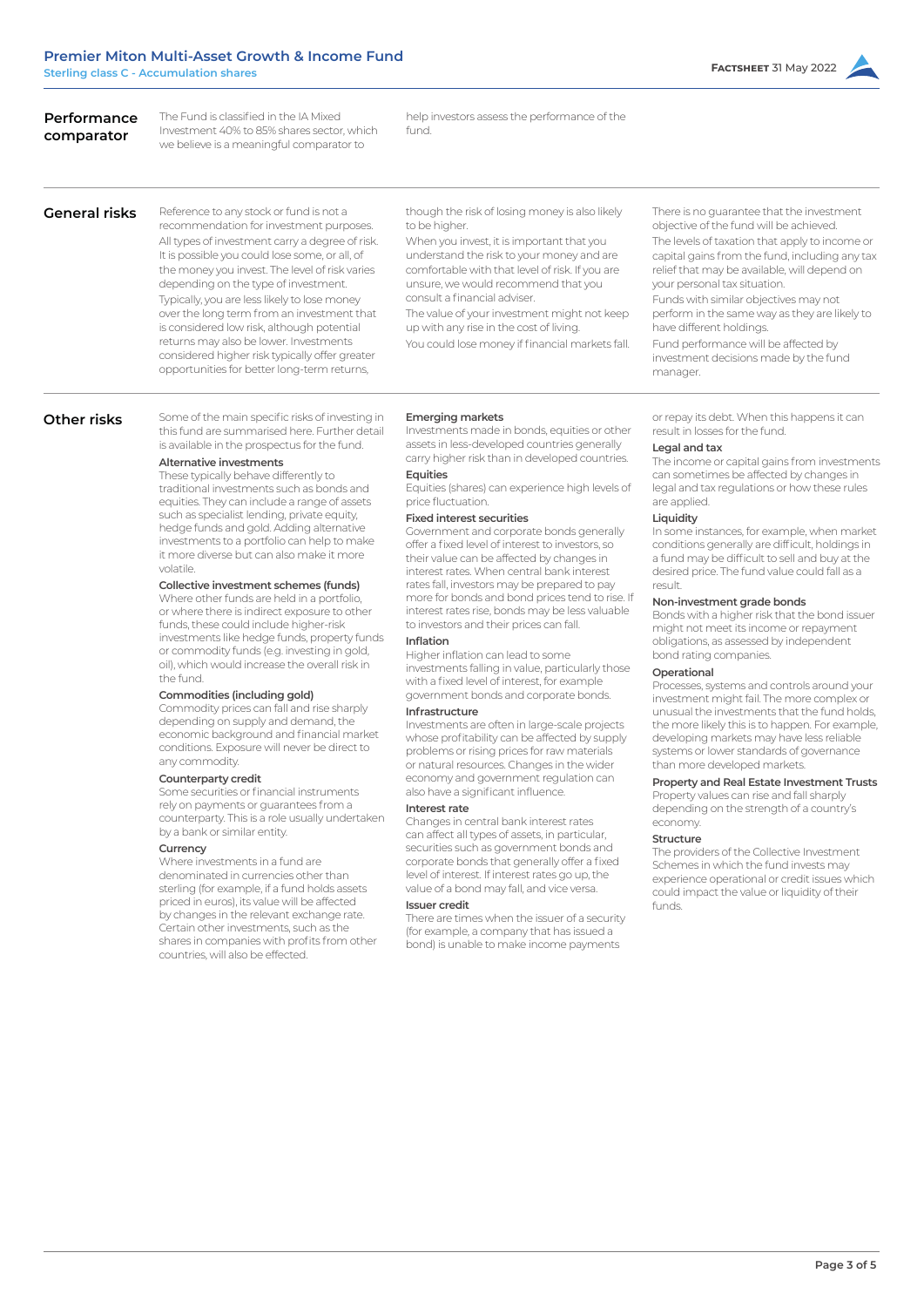# **Ratings, awards and other information**

The methodology and calculations used by the companies or organisations that provide the fund or fund manager awards and ratings are not verified by us and we therefore are unable to accept responsibility for their accuracy. Ratings and awards should not be relied upon for making an investment decision, nor are they an indication, promise or guarantee of future performance of a fund or fund manager.

A swing pricing is where the price can swing to either a bid or an offer basis depending on the investment and redemption activity in the fund. This means the investor selling or buying fund shares bears the associated [dis] investment costs and protects the continuing holders in the fund. Performance could be

shown on a combination of bid, mid or offer prices, depending on the period of reporting. Distribution Technology provide the Dynamic Planner® risk-profiling services in connection with these funds. Distribution Technology is not authorised to provide financial advice. We do not have any influence over the risk profiles or the methodology used to create them, and we are unable to provide assurances as to their accuracy or that they will not change, or that Distribution Technology will continue to provide these risk profiles in the future.

MSCI ESG Research LLC's ("MSCI ESG") Fund Metrics and Ratings (the "Information") provide environmental, social and governance data with respect to underlying securities within more than

31,000 multi-asset class Mutual Funds and ETFs globally. MSCI ESG is a Registered Investment Adviser under the Investment Act of 1940. MSCI ESG materials have not been submitted to, nor received approval from, the US SEC or any other regulatory body. None of the Information constitutes an offer to buy or sell, or a promotion or recommendation of, any security, financial instrument or product or trading strategy nor should it be taken as an indication or guarantee of any future performance, analysis, forecast or prediction. None of the Information can be used to determine which securities to buy or sell or when to buy or sell then. The Information is provided "as is" and the user of the Information assumes the entire risk of any use it may make or permit to be made of the Information.